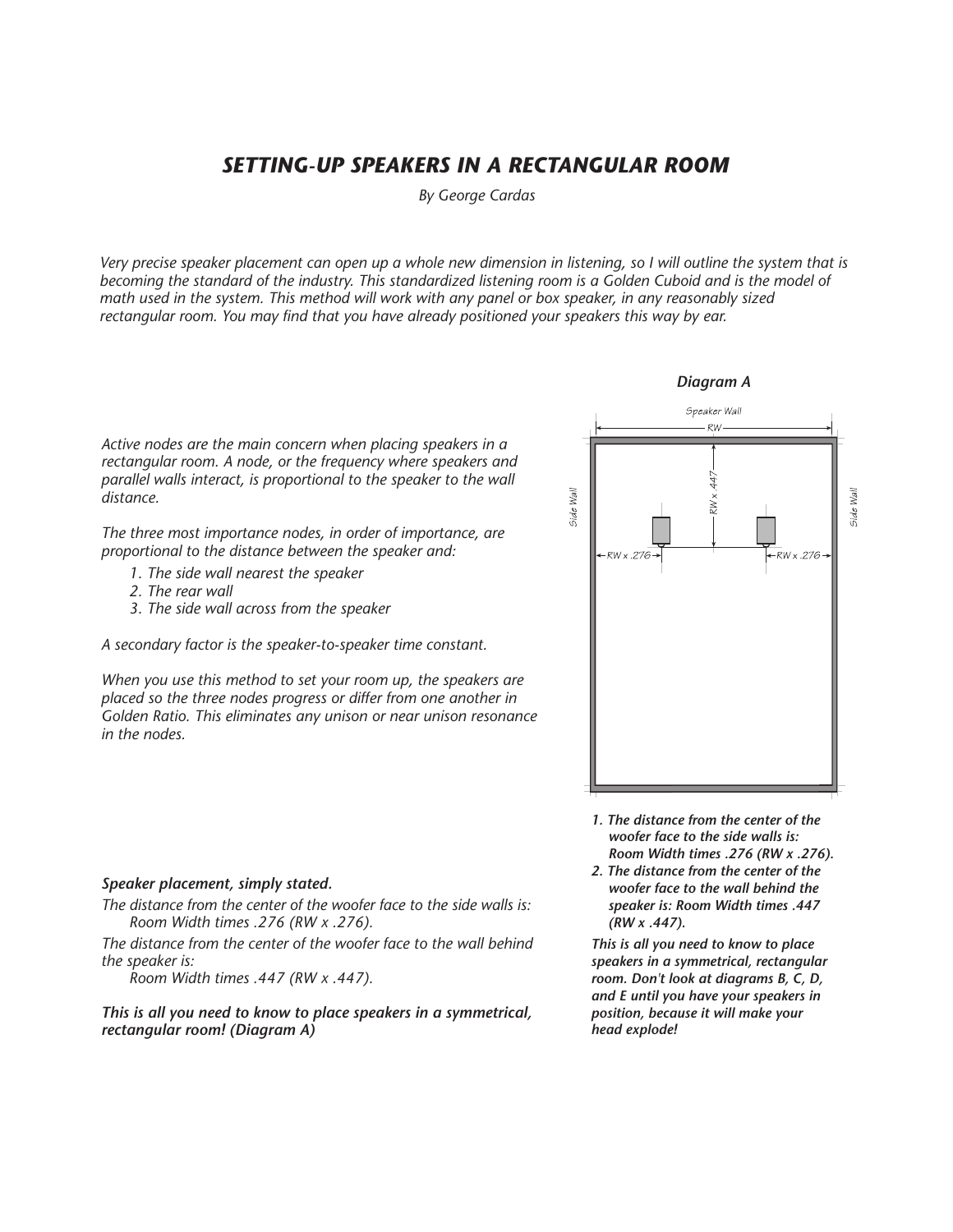### *For those who must know more…*

### *Placing speakers in this manner will set all the nodes in Golden progression. Final focusing can be done from the near field position (Diagram B)*

*The importance of symmetrical speaker placement in a small room cannot be over emphasized. Once the speakers are set as close to perfect as possible, you must angle them slightly toward the listening position. This can be done by ear and usually a 1/4 to 1/2 inch tweak will do. Box speakers generally require a bit more toe-in than planear speakers. You will be able to hear a center focused voice clarify when the sweet spot is hit.*

### *Golden Cuboid Listening Room*

*The Golden Cuboid listening room (Diagram C) is 10' x 16' x 26' (Read 10.000 x 16.18033989... x 26.18033989...*

*It's dimensions differ in a Golden Ratio or Fibonacci sequence (5- 8-13-21-34...). The three major room nodes progress or differ in Golden Ratio and thus null rather than add or beat.*

*The math used to create the dimensions of the Golden Cuboid listening room can also be applied to speaker placement, speaker box size, or for that matter, the conductors in your audio cable. Doing so will make the node progression an irrational or Golden progression.*



#### *Diagram B*



*In the near field position the speakers and the listener's head are the points of an equilateral triangle. Near field listening gives the perfect stereo field. It is frequently used in the recording studio to position the microphones and the voice in the mix. The near field listening position is determined by the "center to center" distance of the speakers and the distance to the listener's head. It does not refer to the room in any way.*

*The Golden Cuboid listening room is 10' x 16' x 26' (Read 10.000 x 16.18033989... x 26.18033989... It's dimensions differ in a Golden Ratio or Fibonacci sequence (5-8-13-21-34...). The three major room nodes progress or differ in Golden Ratio and thus null rather than add or beat.*

*The math used to create the dimensions of the Golden Cuboid listening room can also be applied to speaker placement, speaker box size, or for that matter, the conductors in your audio cable.*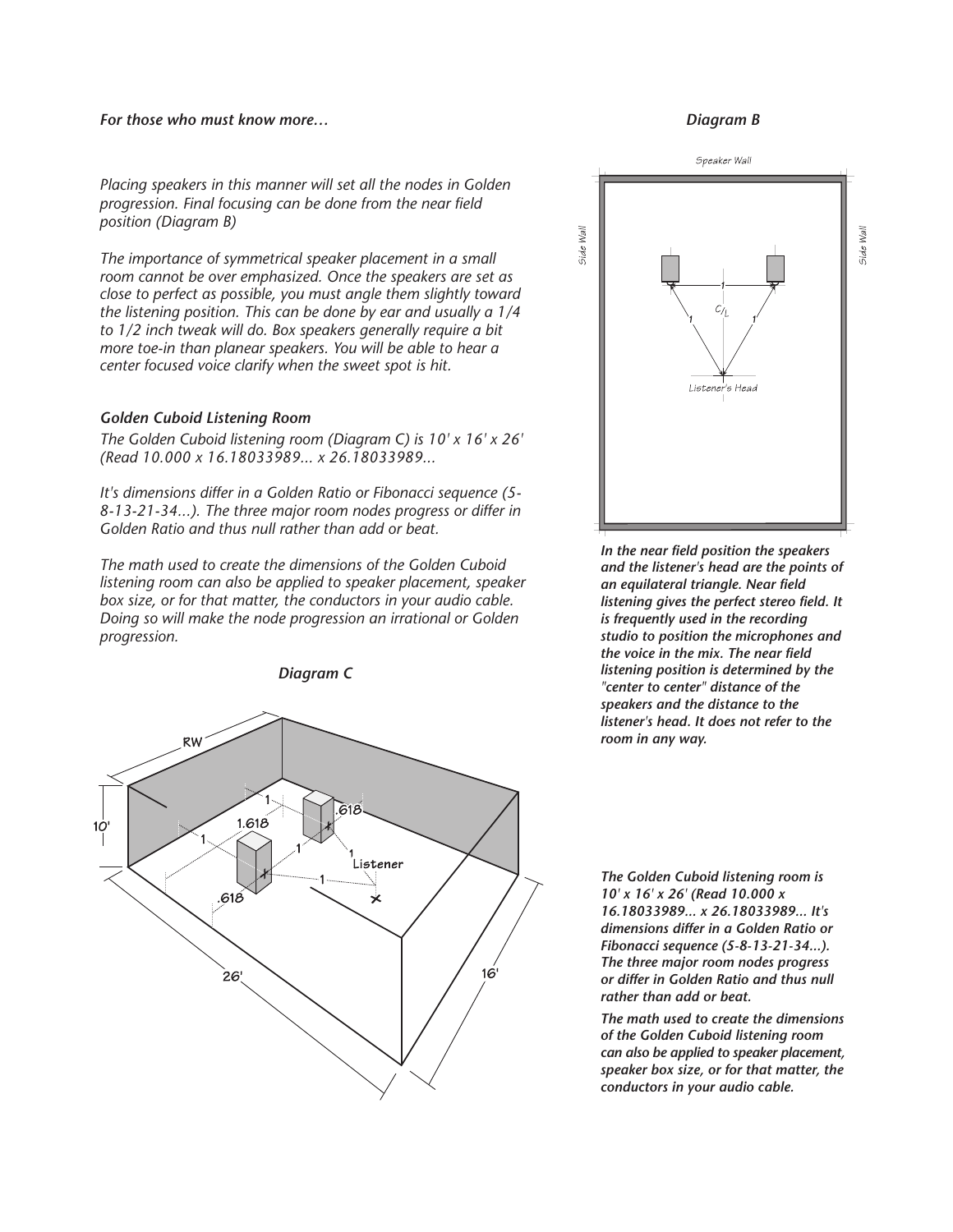### *Diagram D*



*In the case of our listening room, the relationship of potential nodes or energy storage units can be expressed as a ratio (Diagram D), or a Fibonacci progression (Diagram E)*

# *Distance/Ratio*

| <i>Distance</i>                  | Ratio | <b>Numerical</b> | Percentage |
|----------------------------------|-------|------------------|------------|
| Speaker to side wall:<br>RWx     | .618  | 5                | .276       |
| Speaker to rear wall:<br>RWx     |       | 8                | .447       |
| Speaker to opposite wall:<br>RWx | 1.618 | 13               | .724       |
| Speaker to speaker:<br>RWx       |       |                  |            |

*The Golden Ratio room set-up can be seen as a Golden Progression.*

# *Diagram E*



*Golden Ratio can be derived from an exponential progression known as the Fibonacci sequence or summation numbers: 1, 1, 2, 3, 5, 8, 13, 21, 34, 55, 89… etc. The farther you go, the closer the distance between the numbers approaches the ratio that can never be reached: 1.618033988… to infinity, to 1. The Golden listening room is 10' x 16' x 26'. This can be reduced to 5 x 8 x 13.*

*The Golden Ratio room set-up can be seen as a Fibonacci sequence.*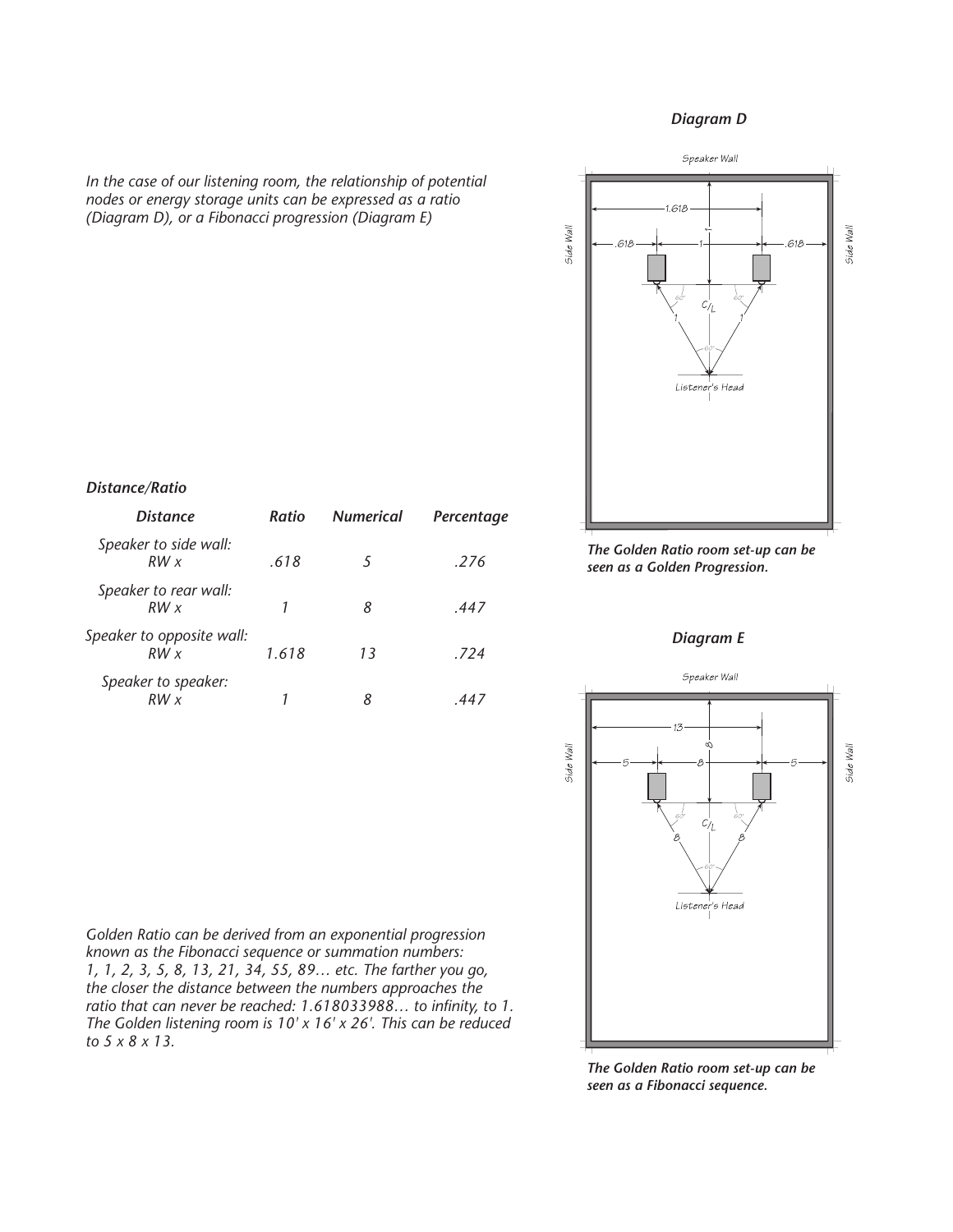# *Diagram F*

*If you are forced to place your speakers on the long side of a symmetrical, rectangular room, create a Golden rectangle in each rear corner. Your speakers can then be placed anywhere along a line extending from the outside rear corner through the inside front corner (Diagram F).*



*Golden Rectangles, 1.618 from the side walls x 1 from the rear wall, create diagonal lines for speaker placement in a horizontal room.*

*Diagram G*



*Golden Rectangles, 1.618 (side wall) x 1 (rear wall) on one side and 1 (side wall) x 1.618 (rear wall) create diagonal lines for speaker placement in a square room.*

*If you have the misfortune to have a square listening room, as above, create Golden Rectangles in the rear corners of the room. Your speakers can then be placed along lines extending from the outside rear corners through the inside front corners (Diagram G).*